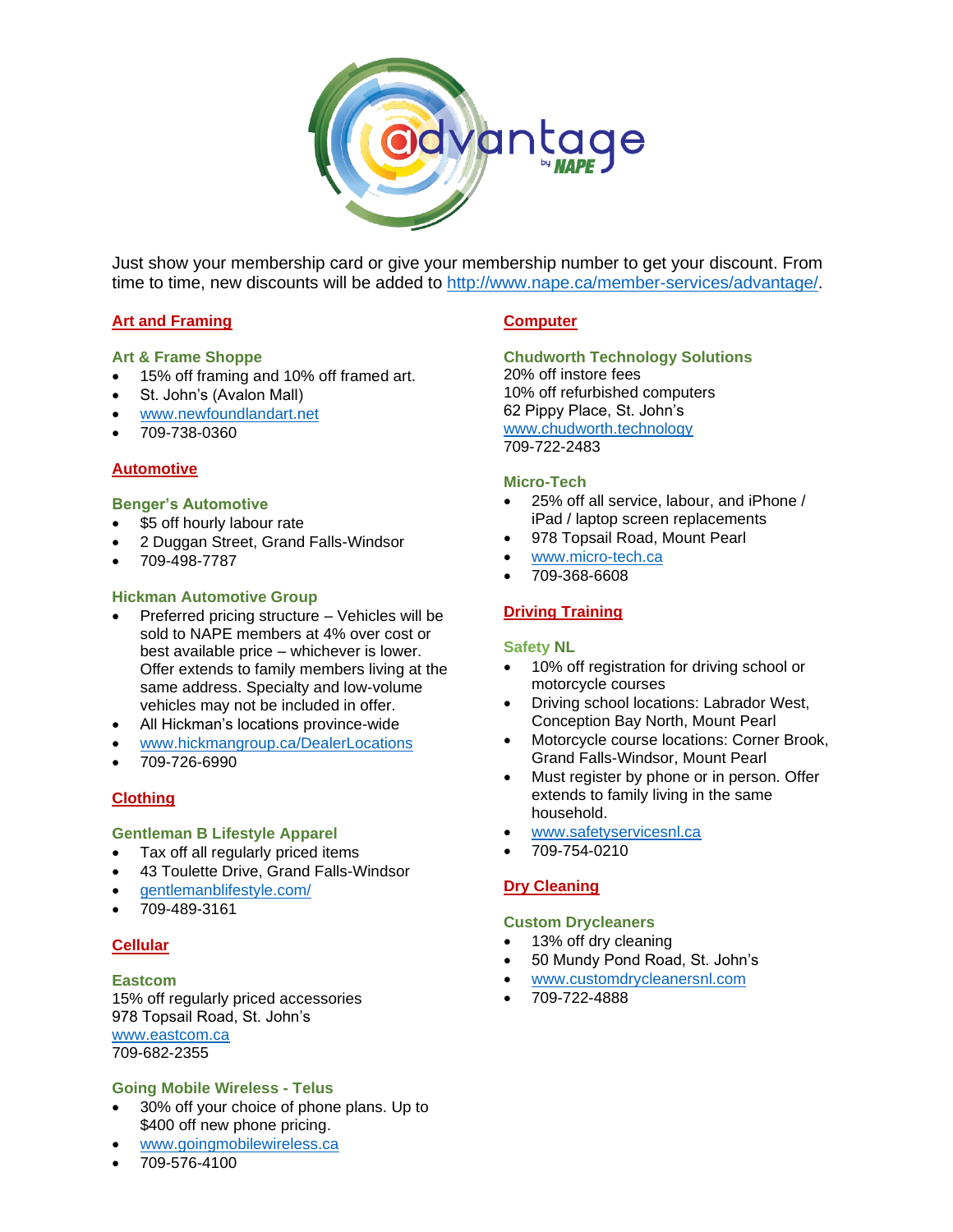# **Fitness**

# **Goodlife Fitness**

- Discount available via online portal only using your NAPE membership number
- Discount available to new and existing Goodlife members
- \$499.00 annually paid in full / \$24.00 biweekly for All Access Membership
- Regular rate \$897.00 annually / \$29.50 biweekly
- Towel service included where available a \$5.00 bi-weekly value
- Total savings of \$273.00 to \$448.00 (30% 50% off)
- No enrolment fee
- Paid in full via credit card
- Bi-weekly pre-authorized payments via personal banking
- All memberships subject to applicable taxes
- Get more information and access the online portal her[e: http://www.nape.ca/member](file:///C:/Users/judy_ifir3d8/Downloads/%20http/www.nape.ca/member-services/advantage/goodlife-nape-member-discount/)[services/advantage/goodlife-nape-member](file:///C:/Users/judy_ifir3d8/Downloads/%20http/www.nape.ca/member-services/advantage/goodlife-nape-member-discount/)[discount/](file:///C:/Users/judy_ifir3d8/Downloads/%20http/www.nape.ca/member-services/advantage/goodlife-nape-member-discount/)

# **General Savings**

# **Endless Savings & More (ESM)**

- Download NAPE version of ESM mobile app to save on everyday purchases from hundreds of businesses including national chain retailers, service, and travel providers
- Visit: [http://www.esmobileapp.com/files/Welcome](http://www.esmobileapp.com/files/WelcomeNAPE.pdf) [NAPE.pdf](http://www.esmobileapp.com/files/WelcomeNAPE.pdf) for details
- Multiple locations
- [www.esmobileapp.com](http://www.esmobileapp.com/)

# **Hair and Beauty**

# **Hair Strand and Spa**

- 10% off services on Friday
- 1306 Topsail Road, Paradise
- 709-782-2887

# **Home**

# **Carpet Clinic**

- 15% off domestic carpet and upholstery cleaning
- St. John's
- 709-739-5533

# **Dulux Paint**

- 25% off all regularly priced paint
- All locations in Newfoundland & Labrador
- [www.dulux.ca/diy/store-locator/](http://www.dulux.ca/diy/store-locator/-ca/newfoundland-and-labrador) [ca/newfoundland-and-labrador](http://www.dulux.ca/diy/store-locator/-ca/newfoundland-and-labrador)

# **Island Furniture**

- 5% off all purchases (sales prices included)
- 428 Empire Avenue, St. John's
- 50 Aberdeen Avenue, St. John's
- [www.islandfurniture.ca](http://www.islandfurniture.ca/)
- 709-579-4058

# **Paint Shop**

- 10% off regularly priced merchandise. Some exceptions may apply, such as surface flooring and net-priced products
- All locations in Newfoundland & Labrador
- [www.thepaintshop.ca/locator.asp](http://www.thepaintshop.ca/locator.asp)

# **Home Security**

#### **Chatworth**

- 10% off home security systems (new and existing clients)
- 62 Pippy Place, St. John's
- <https://alarm.chudworth.com/>
- 709-722-2483
- [info@chudworth.com](mailto:info@chudworth.com)
- To claim your discount, answer 'yes' when asked if you belong to a union or company that participates in Chudworth's client reward program.

#### **Insurance**

# **Johnson Insurance**

- Group home / auto rates including extra group benefits and no interest or service changes
- 10 Factory Lane, St. John's
- [www.johnson.ca](http://www.johnson.ca/)
- 1-800-772-1545

# **Mortgage Services**

#### **East Coast Mortgage Brokers**

- Your choice of cash back or gift card (up to \$500 value) on closing
- 709-764-4744 / 709-769-3384
	- Visit <https://napepreferredmortgage.carrd.co/>
- [leslie@lesliepenney.ca](mailto:leslie@lesliepenney.ca) / [darryl@lesliepenney.ca](mailto:darryl@lesliepenney.ca)

# **Sports**

# **Maverick Sports & Collectables**

- 15% off regularly priced merchandise
- 250 Water Street, St. John's
- [www.maverickcollectables.com/](http://www.maverickcollectables.com/)
- 709-738-2888